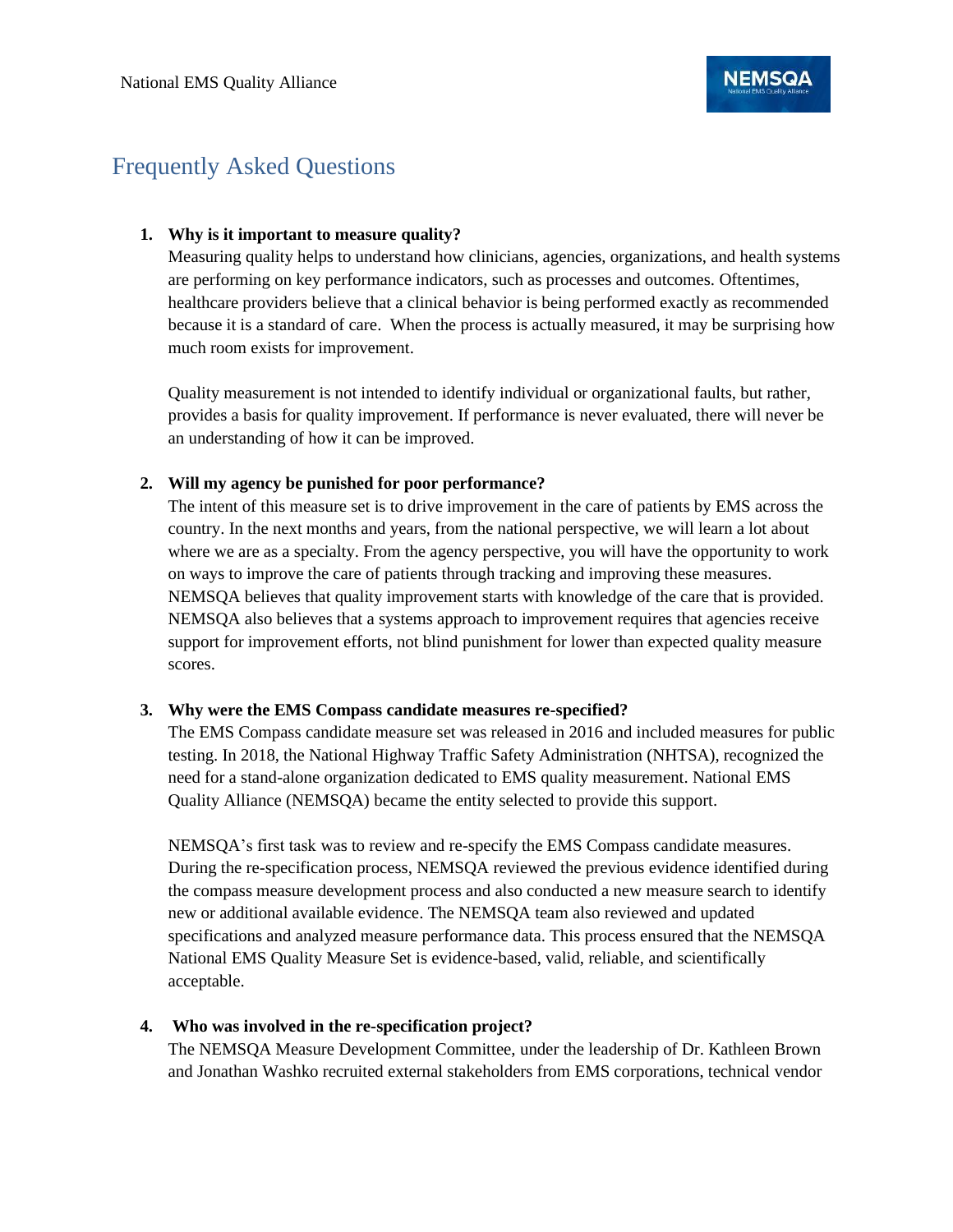

companies, and government agencies. This expert group re-specified the EMS Compass Measure Set, serving as the Technical Expert Panel (TEP).

#### **5. Will this be the last time the National EMS Quality Measure Set is re-specified?**

To assure the NEMSQA National EMS Quality Measure Set remains evidence-based, valid, reliable, and scientifically acceptable, the NEMSQA Measure Development Committee will perform annual maintenance on the measures. Annual measure maintenance is part of the Measure Development Lifecycle NEMSQA adopted in 2019. These include evidence review, respecification (if necessary), and testing. Maintenance periods will begin annually in Q3, with new specifications released in Q4 for implementation the following year.

# **6. Is the National EMS Quality Measure Set benchmarked?**

The National EMS Quality Measure Set is not yet benchmarked. Benchmarking methodology uses historical measure data and being the first year for the official NEMSQA, National EMS Quality Measure Set. There are no data for use in benchmarking. NEMSQA is aware data were being collected for the candidate measures prior to this effort, but with the many substantive changes having been made to the measure set, benchmarks created using these data collected before the specification would not be valuable reference points.

Once data are collected using the NEMSQA, National EMS Quality Measure Set, NEMSQA will look at creating benchmarks for the measures. NEMSQA's ability to benchmark the measures will be dependent on agency and organization ability to share their data. Benchmarks cannot be created without performance data from a specific number of users. After this measure set has been deployed for one year, NEMQSA will begin asking organizations to share data. NEMSQA will use CMS' methodology to create benchmarks, which will require 20 reporting agencies per measure that each meet the minimum case size of 20 encounters. These data will need to meet specific completeness and performance rates, which will be discussed next Summer (2020) when the benchmarking project begins.

If your agency or organization is interested in providing data for benchmarking purposes, please reach out to Rick Murray at [rmurray@acep.org.](mailto:rmurray@acep.org)

#### **7. Why is the National EMS Quality Measure Set limited to 911 responses?**

NEMSQA understands EMS agencies respond to many types of requests. For the purposes of the National EMS Quality Measure Set, the TEP limited measure inclusion criteria to 911 requests. The TEP felt that for the clinical processes measured, 911 requests were most appropriate. However, the term, "911 request," is not as rigid as it may seem. As noted in the Measure Narratives document, the TEP decided to use CMS (Medicare) standards for 911 requests. These include 911 requests that are in accord with local 911 or equivalent service dispatch protocols. By using the Medicare standard, which includes the equivalent protocol, the TEP felt that other methods of emergency requests besides 911 calls could be included in the denominator criteria

#### **8. Should I follow the clinical guidelines listed in the National EMS Quality Measure Set?**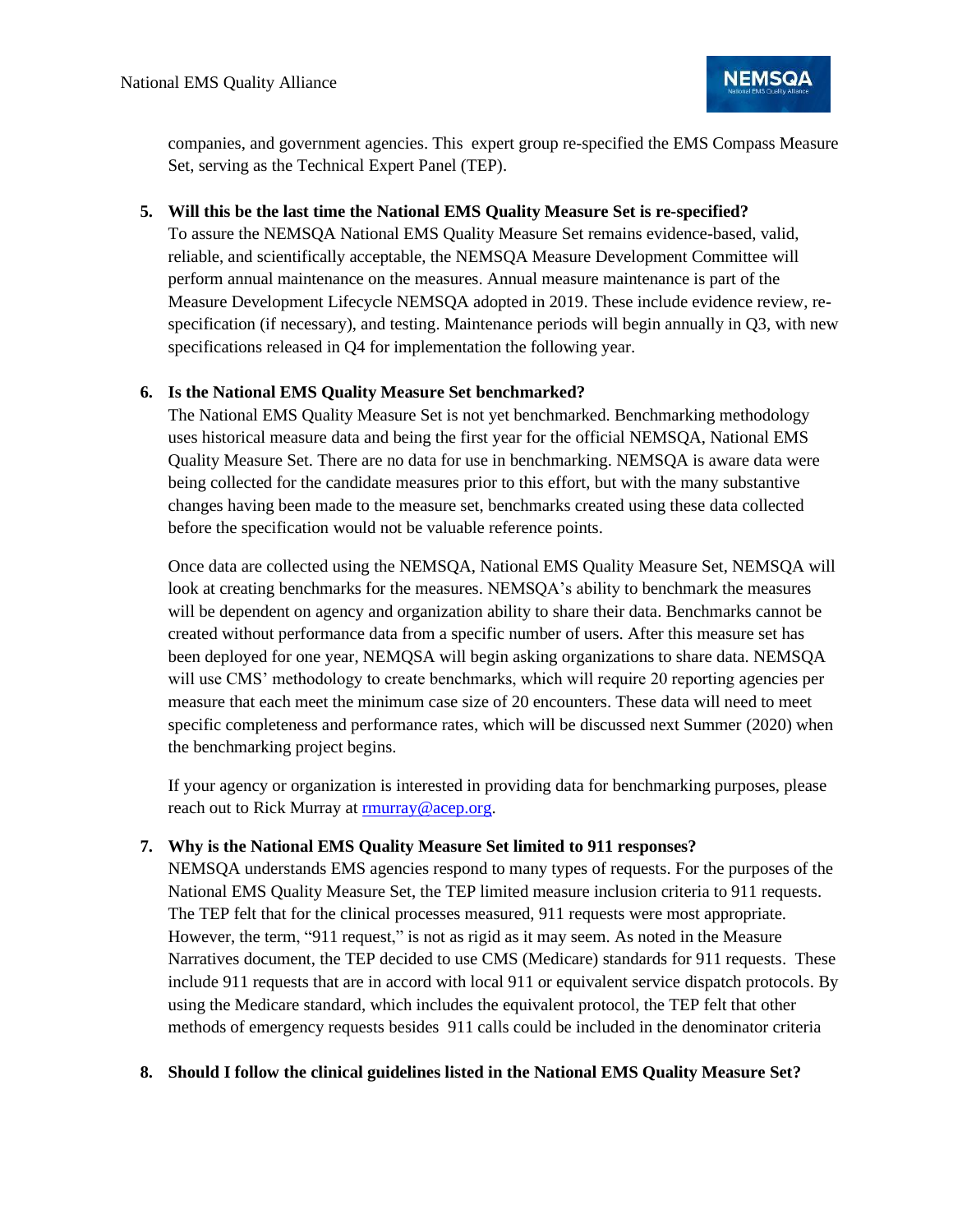The clinical guidelines referenced in the measure specifications were used as the basis from which to develop measures. NEMSQA is not endorsing the referenced clinical guidelines nor recommending EMS professionals or agencies adopt them. Measurement industry standards call for clinical guidelines to be quoted verbatim in measure specifications, which explains why specific dosing criteria might be listed. NEMSQA strongly recommends that EMS professionals follow their state, regional or local treatment protocols, even if contradictory to the referenced clinical guidelines.

# **9. What if I have a problem with a National EMS Quality Measure Set Measure?**

Suggestions for measure improvement should be sent to Rick Murray at [rmurray@acep.org.](mailto:rmurray@acep.org) Please provide the measure name, details about your suggestion, and the rationale for the suggestion. Since NEMSQA follows a lifecycle process for measure development, specification changes cannot be made mid-year, but all suggestions will be logged and considered during the 2020 measure maintenance cycle.

Feasibility, data mapping, and calculation issues with measures should be forwarded to Rick Murray at [rmurray@acep.org.](mailto:rmurray@acep.org) If errors in measure logic that prevent proper implementation are identified, NEMSQA staff and the Measure Development Committee will review and consider making off-cycle changes in order to improve measure feasibility.

# **10. There were more measures in the candidate EMS Compass Measure Set. What happened to them?**

During the measure re-specification process, the Measure Development Committee and Technical Expert Panel closely examined each measure in the candidate EMS Compass Measure Set. Ultimately, three measures were either retired or temporarily removed from the measure set for a variety of reasons. The measures are as follows:

- i. **Seizure-01: Blood Glucose Evaluation for Patient with Seizure**: although many EMS regions and agencies include this clinical process in their protocols, given that there is published evidence that refutes this treatment, NEMSQA retired this measure from the EMS Compass Measure Set.
- ii. **Stroke-08: Emergency Department Diagnosed Stroke Identified by Prehospital Stroke Assessment**: this measure was temporarily removed from the EMS Compass Measure Set due to feasibility issues. When candidate measure data were reviewed for multiple large agencies, it was found that measure scores could not be calculated for Stroke-08, as hospital data are difficult to obtain. While the intent of Stroke-08 is valid and important, the Measure Development Committee decided to remove the measure until data interoperability between EMS and hospital systems improves. This measure will be reviewed again later on, for potential inclusion in future versions of the measure set.
- iii. **Trauma-02: Pain Re-Assessment of Injured Patients**: this measure was retired from the EMS Compass Measure set due to duplicative elements and characteristics, when compared